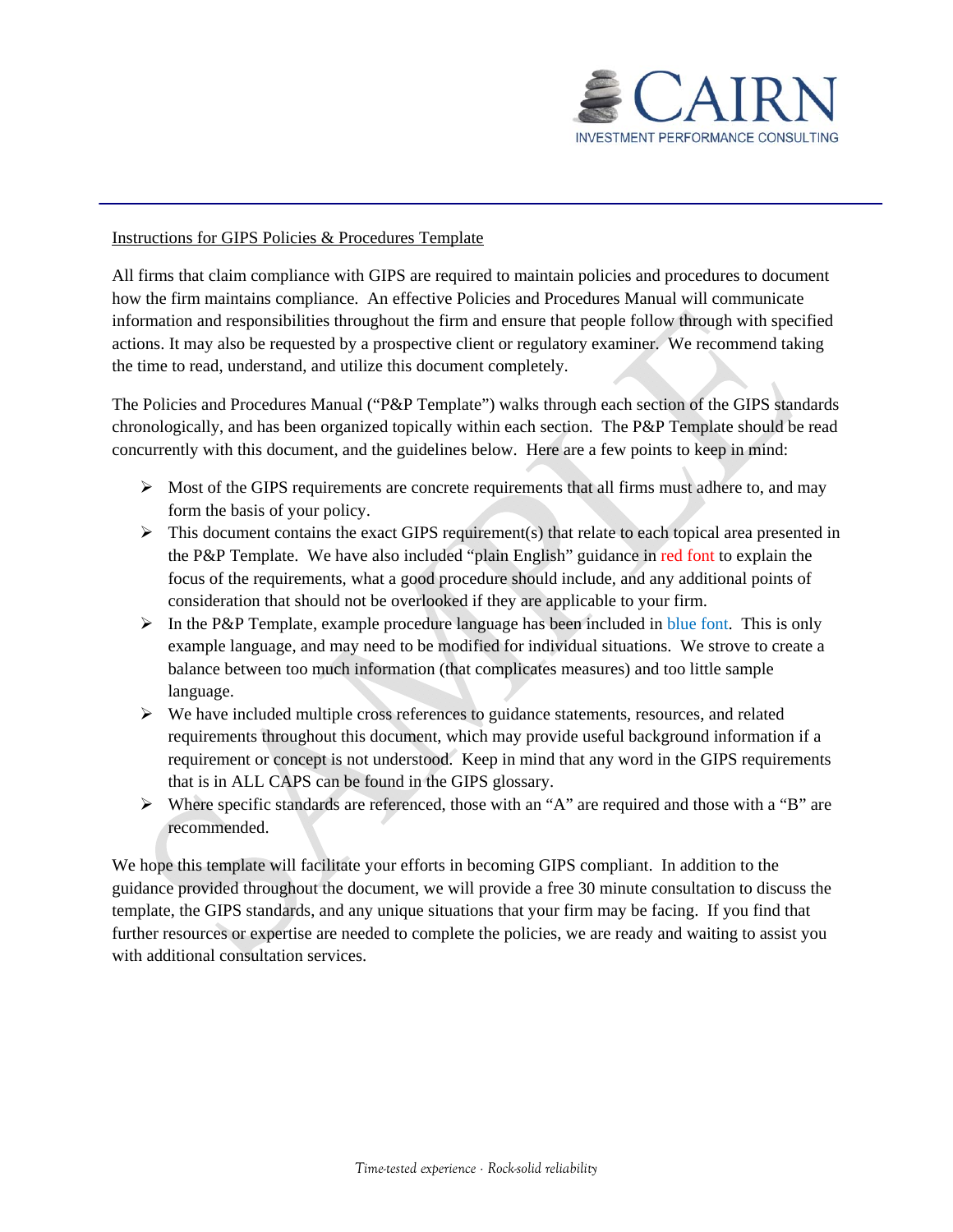## KNOWLEDGE OF AND ADHERENCE TO GIPS AND APPLICABLE LAWS:

| 0.A.1 | FIRMS MUST comply with all the REQUIREMENTS of the GIPS standards, including any         |
|-------|------------------------------------------------------------------------------------------|
|       | updates, Guidance Statements, interpretations, Questions & Answers (Q&As), and           |
|       | clarifications published by CFA Institute and the GIPS Executive Committee, which are    |
|       | available on the GIPS standards website (www.gipsstandards.org) as well as in the GIPS   |
|       | Handbook.                                                                                |
| 0.A.2 | FIRMS MUST comply with all applicable laws and regulations regarding the calculation and |
|       | presentation of performance.                                                             |

*Describe procedures for maintaining awareness of GIPS changes and applicable laws and regulations. Recommend designating a GIPS expert internally, subscribing to GIPS email alerts, and/or utilizing a verifier or consultant. Describe the involvement of the CCO in ensuring conformity to laws and regulations.*

## FIRM DEFINITION:

| 0.A.4  | The GIPS standards MUST be applied on a FIRM-wide basis.                                                                                                                                                                                                                                            |
|--------|-----------------------------------------------------------------------------------------------------------------------------------------------------------------------------------------------------------------------------------------------------------------------------------------------------|
| 0.A.12 | FIRMS MUST be defined as an investment firm, subsidiary, or division held out to clients or<br>PROSPECTIVE CLIENTS as a DISTINCT BUSINESS ENTITY.                                                                                                                                                   |
| 0.A.15 | Changes in a FIRM'S organization MUST NOT lead to alteration of historical COMPOSITE<br>performance.                                                                                                                                                                                                |
| 0.B.3  | FIRMS SHOULD adopt the broadest, most meaningful definition of the FIRM. The scope of this<br>definition SHOULD include all geographical (country, regional, etc.) offices operating under<br>the same brand name regardless of the actual name of the individual investment management<br>company. |

*Include a definition of the firm, indicating the scope to which the GIPS standards will be applied. This should be consistent with how the firm is held out to the public in marketing efforts, and could include regulatory registration status. Be sure to consider parents, subsidiaries, affiliates, and changes in firm organization. For complex firm histories, a brief narrative of the history would be helpful. For additional resources, see the Guidance Statement on the Definition of the Firm. Recommendation 0.B.3 is included above for additional guidance, and could be addressed as part of the policy here.* 

## FIRM ASSETS UNDER MANAGEMENT:

|        | 0.A.13   For periods beginning on or after 1 January 2011, TOTAL FIRM ASSETS MUST be the aggregate |
|--------|----------------------------------------------------------------------------------------------------|
|        | FAIR VALUE of all discretionary and non-discretionary assets managed by the FIRM. This             |
|        | includes both fee-paying and non-fee-paying PORTFOLIOS.                                            |
| 0.A.14 | TOTAL FIRM ASSETS MUST include assets assigned to a SUB-ADVISOR provided the FIRM has              |
|        | discretion over the selection of the SUB-ADVISOR.                                                  |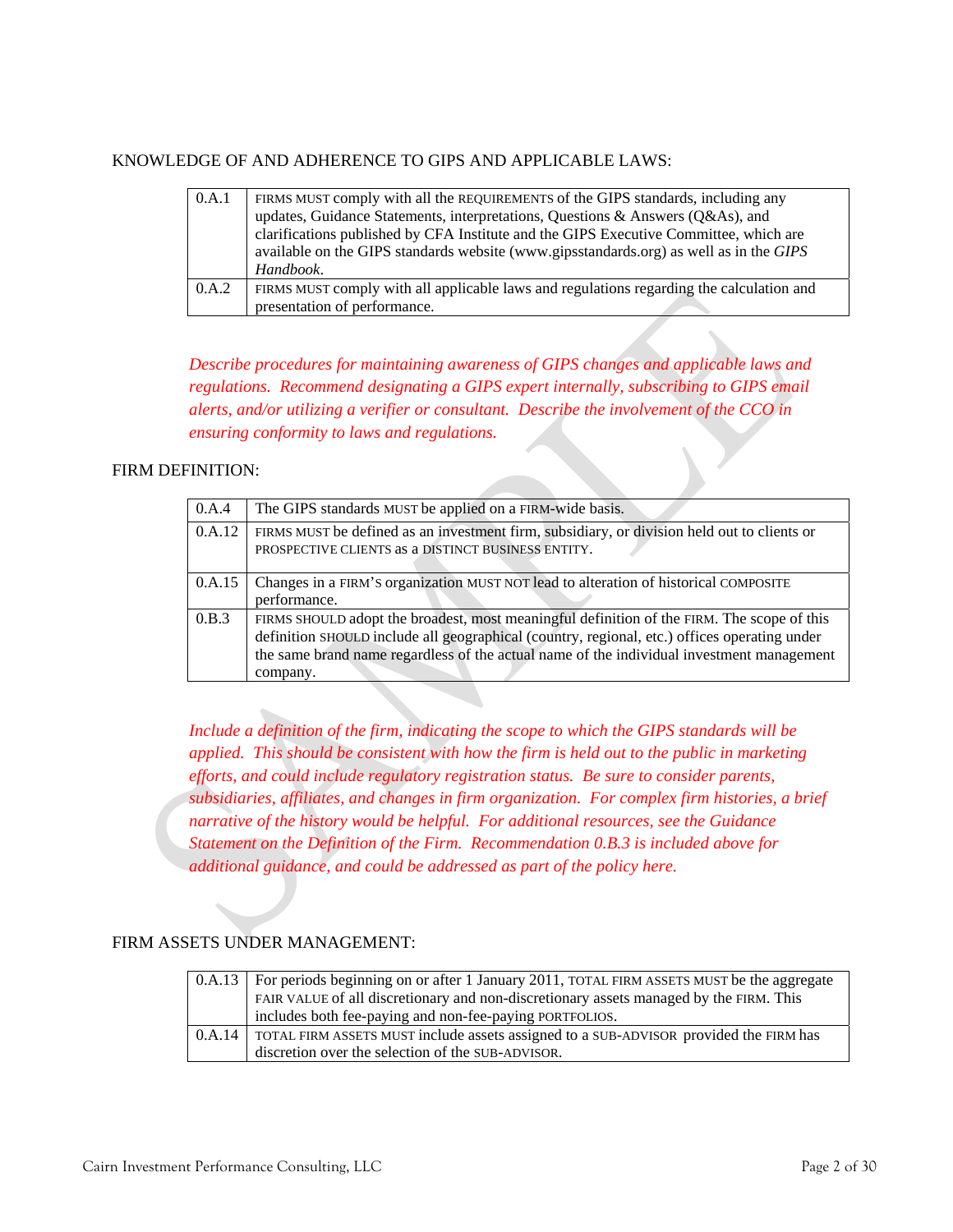*Describe how and where AUM will be tracked for GIPS purposes. Remember that this is important for ensuring that all assets in the firm have been considered for potential composite inclusion. Refer back to the Guidance Statement on Firm Definition for complex firm structures, and determining whether the firm has "discretion" over ambiguous portfolios. Recommend addressing whether the firm maintains any sub-advisor relationships. Based upon your use of a sub-advisor please note disclosure items 4.A.25 and 4.B.7.*

# POLICIES & PROCEDURES; ASSET EXISTENCE:

0.A.5 FIRMS MUST document their policies and procedures used in establishing and maintaining compliance with the GIPS standards, including ensuring the existence and ownership of client assets, and MUST apply them consistently.

*Identify who will be responsible for maintaining this Policies and Procedures Manual. Recommend including a review schedule to ensure the document is revised periodically, and that relevant staff will be informed of procedures they are obligated to perform. The person who is responsible should also be included in the GIPS Committee and the periodic review of the Policies and Procedures Manual.* 

 *Describe custodian reconciliation process to satisfy the existence of client assets. If any assets are not held by a custodian, you must describe more rigorous procedures in detail. For Private Equity or Real Estate holdings additional detailed information should be incorporated here.*

## MARKETING OBLIGATIONS:

| 0.A.9  | FIRMS MUST make every reasonable effort to provide a COMPLIANT PRESENTATION to all            |
|--------|-----------------------------------------------------------------------------------------------|
|        | PROSPECTIVE CLIENTS. FIRMS MUST NOT choose to whom they present a COMPLIANT                   |
|        | PRESENTATION. As long as a PROSPECTIVE CLIENT has received a COMPLIANT PRESENTATION           |
|        | within the previous 12 months, the FIRM has met this REQUIREMENT.                             |
| 0.A.10 | FIRMS MUST provide a complete list of COMPOSITE DESCRIPTIONS to any PROSPECTIVE CLIENT        |
|        | that makes such a request. FIRMS MUST include terminated COMPOSITES on the FIRM'S list of     |
|        | COMPOSITE DESCRIPTIONS for at least five years after the COMPOSITE TERMINATION DATE.          |
| 0.A.11 | FIRMS MUST provide a COMPLIANT PRESENTATION for any COMPOSITE listed on the FIRM'S list       |
|        | of COMPOSITE DESCRIPTIONS to any PROSPECTIVE CLIENT that makes such a request.                |
| 0.A.3  | FIRMS MUST NOT present performance or performance-related information that is false or        |
|        | misleading.                                                                                   |
| 0.A.16 | When the FIRM jointly markets with other firms, the FIRM claiming compliance with the GIPS    |
|        | standards MUST be sure that it is clearly defined and separate relative to other firms being  |
|        | marketed, and that it is clear which FIRM is claiming compliance.                             |
| 0.A.6  | If the FIRM does not meet all the REQUIREMENTS of the GIPS standards, the FIRM MUST NOT       |
|        | represent or state that it is "in compliance with the Global Investment Performance Standards |
|        | except for" or make any other statements that may indicate partial compliance with the        |
|        | GIPS standards.                                                                               |
| 0.A.7  | Statements referring to the calculation methodology as being "in accordance," "in             |
|        | compliance," or "consistent" with the Global Investment Performance Standards, or similar     |
|        | statements, are prohibited.                                                                   |
| 0.A.8  | Statements referring to the performance of a single, existing client PORTFOLIO as being       |
|        | "calculated in accordance with the Global Investment Performance Standards" are prohibited,   |
|        | except when a GIPS-compliant FIRM reports the performance of an individual client's           |